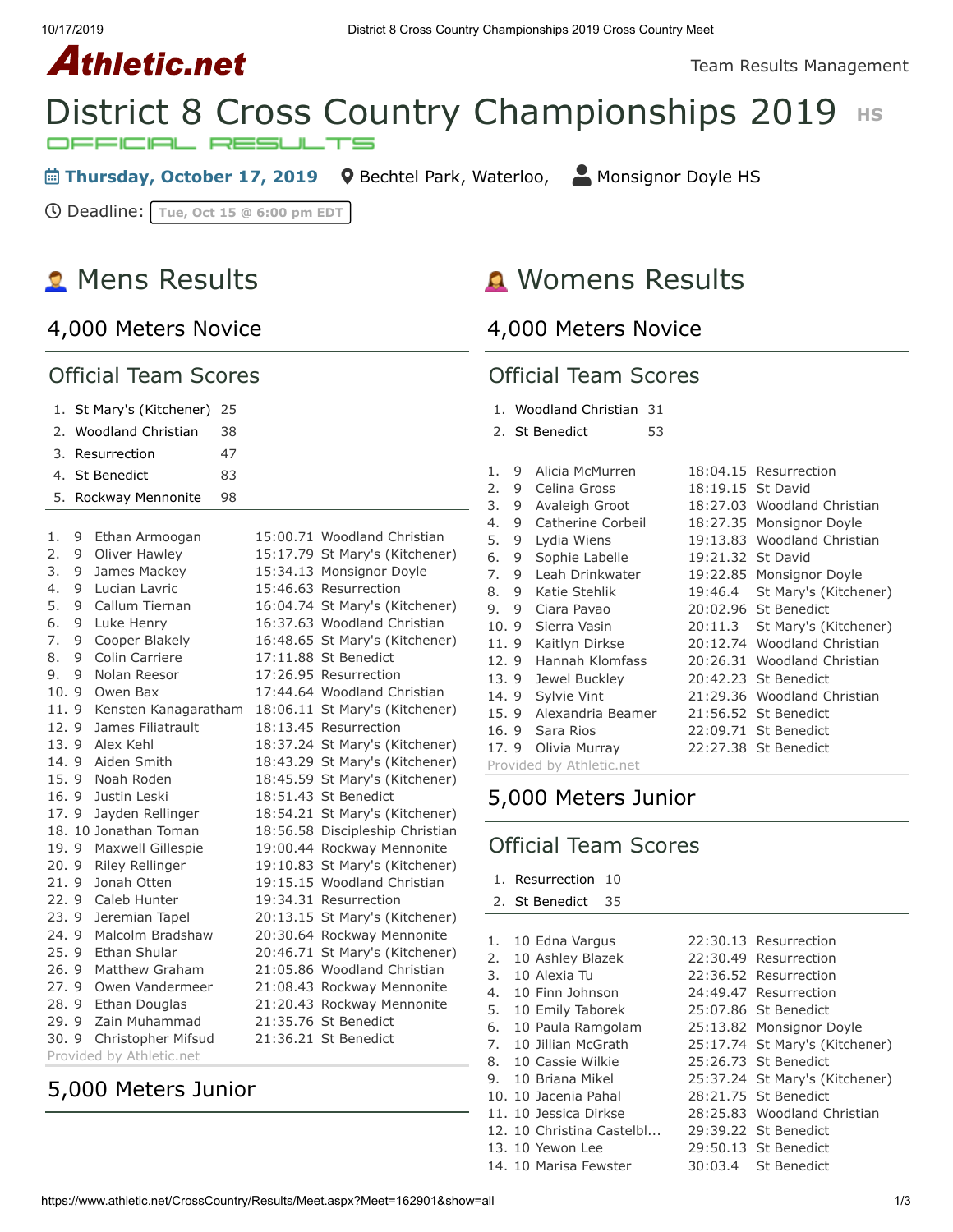#### Official Team Scores

| 1. St David           | 28 |
|-----------------------|----|
| 2. St Benedict        | 42 |
| 3. Resurrection       | 46 |
| 4. Monsignor Doyle    | 58 |
| 5. Woodland Christian | 87 |

| 1. | 10 Owen Lloyd              |                   | 18:12.3 Monsignor Doyle         |
|----|----------------------------|-------------------|---------------------------------|
| 2. | 10 Alex Nicolescu          |                   | 18:16.9 Resurrection            |
| 3. | 10 Thomas Papalia          |                   | 18:28.48 Monsignor Doyle        |
| 4. | 10 Will Betik              | 19:08.52 St David |                                 |
| 5. | 10 Carter Murphy           |                   | 19:20.63 Resurrection           |
| 6. | 10 Nathan Pedro            |                   | 19:51.32 St Benedict            |
| 7. | Hayden Robins<br>9         | 20:34.3 St David  |                                 |
| 8. | 10 Mitchell Hartman        | 21:00.02 St David |                                 |
| 9. | 10 Jeremy Hunchak          | 21:01.95 St David |                                 |
|    | 10. 10 Issay Tieu          |                   | 21:38.17 St Benedict            |
|    | 11. 10 Logan Hefferan      |                   | 21:42.03 St Benedict            |
|    | 12. 10 Aidan Bruulsema     |                   | 22:14.55 Woodland Christian     |
|    | 13. 10 Xavier Dmello       |                   | 22:21.53 Resurrection           |
|    | 14. 10 Kayden Aggerholm    |                   | 22:25.19 Père René de Galinée   |
|    | 15. 10 Zade Samhouri       |                   | 22:37.24 St Benedict            |
|    | 16. 10 Cole Woodcock       |                   | 22:45.16 St Benedict            |
|    | 17. 10 Braedan Smith       | 22:59.68 St David |                                 |
|    | 18. 11 Grady Booth         |                   | 22:59.99 St Benedict            |
|    | 19. 10 Adam Pacheco        |                   | 23:05.11 Rockway Mennonite      |
|    | 20. 10 Toby Struyk         |                   | 23:22.19 Woodland Christian     |
|    | 21. 10 Daniel Martin       |                   | 23:56.73 Monsignor Doyle        |
|    | 22. 10 Nathan Sett         |                   | 24:11.49 Discipleship Christian |
|    | 23. 10 Thomson Pham        |                   | 24:11.8 St Benedict             |
|    | 24. 10 Alexandre Schuck    |                   | 24:15.17 Père René de Galinée   |
|    | 25. 10 Gabriel Vander Hoef |                   | 24:39.2 Woodland Christian      |
|    | 26. 10 Josef Magolon       |                   | 24:49.79 Resurrection           |
|    | 27. 10 Alex Morneau        |                   | 25:49.11 Resurrection           |
|    | 28. 10 Haroon Ahmed        |                   | 26:29.67 St Benedict            |
|    | 29. 10 Coll Campbell       |                   | 27:04.21 St Benedict            |
|    | 30. 10 Josue Navas         |                   | 27:13.78 Woodland Christian     |
|    | 31. 10 Aaron Enright       |                   | 27:51.88 St Benedict            |
|    | 32. 10 Constantinos Hébert |                   | 28:36.05 Père René de Galinée   |
|    | 33. 10 Jonas Daly          |                   | 28:54.98 Monsignor Doyle        |
|    | 34. 10 Jake Ketco          |                   | 29:32.92 Resurrection           |
|    | 35. 10 Ahmad Sheikh        |                   | 30:46.35 St Benedict            |
|    | 36. 10 Ethan Truong        |                   | 31:02.25 St Benedict            |
|    | Provided by Athletic.net   |                   |                                 |

#### 16. 10 Alayna Cusimano 32:37.3 St Benedict Provided by Athletic.net

15. 10 Micheala Tucker 31:51.71 Monsignor Doyle

### [6,000 Meters Senior](https://www.athletic.net/CrossCountry/meet/162901/results/672502)

#### Official Team Scores

| 1. | St David                    | 28 |                   |                               |  |
|----|-----------------------------|----|-------------------|-------------------------------|--|
| 2. | Resurrection                | 44 |                   |                               |  |
| 3. | Monsignor Doyle             | 45 |                   |                               |  |
| 4. | St Benedict                 | 67 |                   |                               |  |
| 5. | <b>Woodland Christian</b>   | 68 |                   |                               |  |
|    |                             |    |                   |                               |  |
| 1. | 12 Abbey Yuhasz             |    | 23:08.1           | Resurrection                  |  |
| 2. | 11 Alex Hankins             |    | 26:26.09          | Monsignor Doyle               |  |
| 3. | 12 Caitlin Shepherd         |    |                   | 27:20.39 Woodland Christian   |  |
| 4. | 12 Claire Helsby            |    | 28:24.25 St David |                               |  |
| 5. | 12 Kayla Kraemer            |    |                   | 29:16.86 Resurrection         |  |
| 6. | 11 Haley Mendoza            |    | 29:36.88          | Monsignor Doyle               |  |
| 7. | 12 Reese Mooney             |    | 29:54.02          | St David                      |  |
| 8. | 12 Chloe Stroh              |    | 30:11.54          | St David                      |  |
| 9. | 11 Paige Lipczynski         |    | 30:33.86 St David |                               |  |
|    | 10. 11 Mary Ella Sehl       |    |                   | 31:06.92 Resurrection         |  |
|    | 11. 11 Chloe Lipczynski     |    | 31:30.88 St David |                               |  |
|    | 12. 11 Carmen Duimering     |    |                   | 32:03.25 Woodland Christian   |  |
|    | 13. 11 Angelka Marinovic    |    | 32:28.8           | <b>St Benedict</b>            |  |
|    | 14. 11 Lauren Covemaeker    |    |                   | 32:42.45 Monsignor Doyle      |  |
|    | 15. 12 Sydney Pendleton     |    | 33:14.56 St David |                               |  |
|    | 16. 11 Cornelia Schattman   |    |                   | 33:36.69 Rockway Mennonite    |  |
|    | 17. 11 Mya Santo            |    | 33:38.14          | <b>St Benedict</b>            |  |
|    | 18. 11 Kayla Barry          |    | 34:42.34          | <b>St Benedict</b>            |  |
|    | 19. 11 Brianna Zakrzewski   |    | 34:59.34          | St Benedict                   |  |
|    | 20. 11 Cassi Gute           |    | 35:02.34          | <b>St Benedict</b>            |  |
|    | 21. 11 Mareike Behrend      |    | 35:40.77          | Rockway Mennonite             |  |
|    | 22. 12 Kyra Paterson        |    | 35:46.96          | St Mary's (Kitchener)         |  |
|    | 23. 11 Charlotte McCandless |    | 35:52.88          | Monsignor Doyle               |  |
|    | 24. 12 Sarah Dirkse         |    | 36:19.17          | Woodland Christian            |  |
|    | 25. 11 Lauren Dottori       |    | 36:41.25          | <b>St Benedict</b>            |  |
|    | 26. 12 Avery Gardin         |    |                   | 37:05.38 St Benedict          |  |
|    | 27. 11 Emma Brown           |    |                   | 37:10.63 St Benedict          |  |
|    | 28. 11 Abby Bilitz          |    |                   | 37:52.65 Resurrection         |  |
|    | 29. 12 Janine Lammers       |    |                   | 39:05.03 Woodland Christian   |  |
|    | 30. 12 Adélie Tardif        |    |                   | 40:06.13 Père René de Galinée |  |
|    | Provided by Athletic.net    |    |                   |                               |  |

Provided by Athletic.net

# [6,000 Meters Senior](https://www.athletic.net/CrossCountry/meet/162901/results/672505)

# Official Team Scores

|    | 1. St Mary's (Kitchener) 20 |    |                                |
|----|-----------------------------|----|--------------------------------|
|    | 2. Resurrection             | 38 |                                |
|    | 3. St Benedict              | 59 |                                |
|    | 4. Rockway Mennonite        | 76 |                                |
|    | 5. St David                 | 85 |                                |
|    |                             |    |                                |
|    | 1. 12 Nathan Kemp           |    | 22:46.16 St Mary's (Kitchener) |
| 2. | 11 Aidan Morton Ninom       |    | 23:08.75 Rockway Mennonite     |
| 3. | 11 Patrick Benest           |    | 23:09.43 Resurrection          |
|    | 4. 12 Adam Loffelmann       |    | 23:22.13 St Mary's (Kitchener) |

- 
- 5. 11 Markus Schroeder K... 23:33.23 Rockway Mennonite
	-